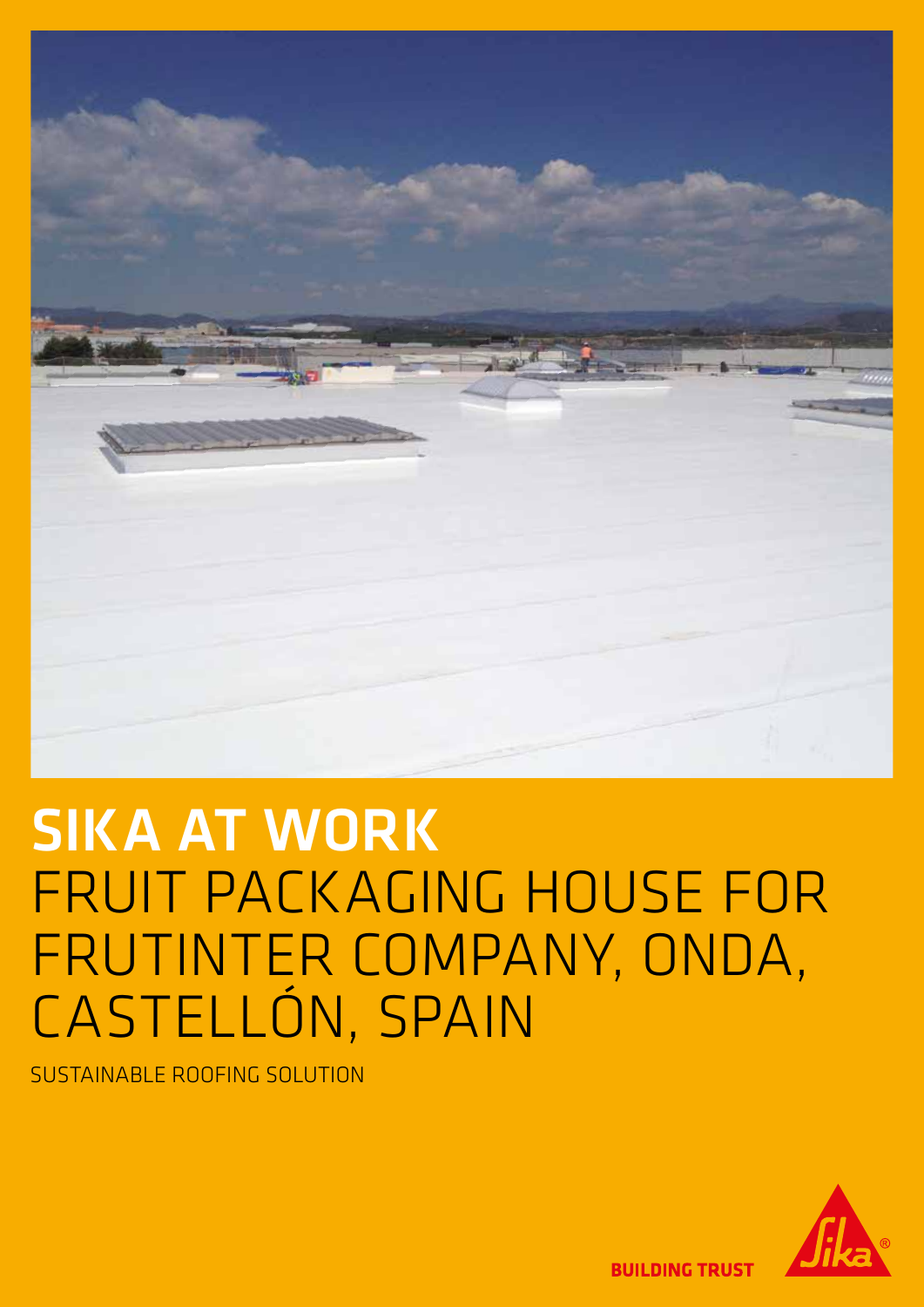## SIKA ROOFING SOLUTIONS

Sustainable solutions measured by Life Cycle Assessment (LCA)

#### PROJECT DESCRIPTION

A newly built fruit packing house in Onda (Castellón), Spain, required a roof waterproofing system to protect its 11,000 m² roof. The owner, Frutinter Company, was looking for a long lasting and high quality roofing system.

#### PROJECT REQUIREMENT

A guarantee of good performance was required, as well as a system that could accommodate the installation of a photovoltaic system for self-consumption. The designers, Grupotec, needed a reliable, complete system and a trusted roofing partner. Sika convinced the customer to choose a high performance thermoplastic roofing solution to fulfil the customer's requirements from a technical, economic and environmental point of view.

#### SIKA'S SUSTAINABLE APPROACH

The specified Sika Roofing system includes a beige coloured waterproofing membrane and was approved by the customer for its proven high technical performance, as well as being a solution that fulfilled their price expectations. In warm climates like Spain it is known that white, highly reflective roofing membranes are able to reduce heat absorption and reduce both the cooling energy consumption of buildings and the energy costs. Therefore, Sika proposed an alternative costeffective solution not only considering the initial construction costs, but also taking into account the potential savings in terms of Energy and Carbon Footprint that the installation of a high reflective roofing membrane provides. To differentiate from black coloured bituminous solutions, which are typically applied in Spain, and to convince the customer about the additional benefits of highly reflective thermoplastic cool roofs, Sika's Global Product Sustainability Group performed a Life Cycle Assessment (LCA) of three roofing solutions with similar performance:

- Specified Sika system build-up with beige membrane (SRI: 78%) = specified solution
- **E** Same system build-up with black membrane (e.g. bituminous solution) = benchmark
- Same system build-up with highly reflective membrane (SRI: 111%) = potential solution

#### TECHNICAL SOLUTION

| Substrate:        | Trapezoidal steel deck                                        |
|-------------------|---------------------------------------------------------------|
|                   | <b>Waterproofing:</b> Sarnafil <sup>®</sup> TS 77-18 SR White |
| Insulation:       | PIR 40 mm (Rd = 2.2 (m <sup>2*</sup> K/W)), two panels        |
| <b>Fasteners:</b> | Sarnafast <sup>®</sup> SF 4.8 x 80 and Washer                 |
|                   | Sarnafast <sup>®</sup> KT 82 x 40                             |

#### RESULTS OF THE LCA FOR THE PROJECT

Using light coloured reflective membranes can help reduce energy consumption by avoiding the need to heat or cool a building. Taking this into account, the estimated potential energy and  $CO<sub>2</sub>$  savings as a result of the installation of the white and beige membrane over a black roof are calculated to determine the energy and carbon break-even point of the roofing system.





1 Cradle to Grave: potential environmental impacts from raw material extraction, manufacturing, application and use to final disposal at the end-of-life (incineration of all components).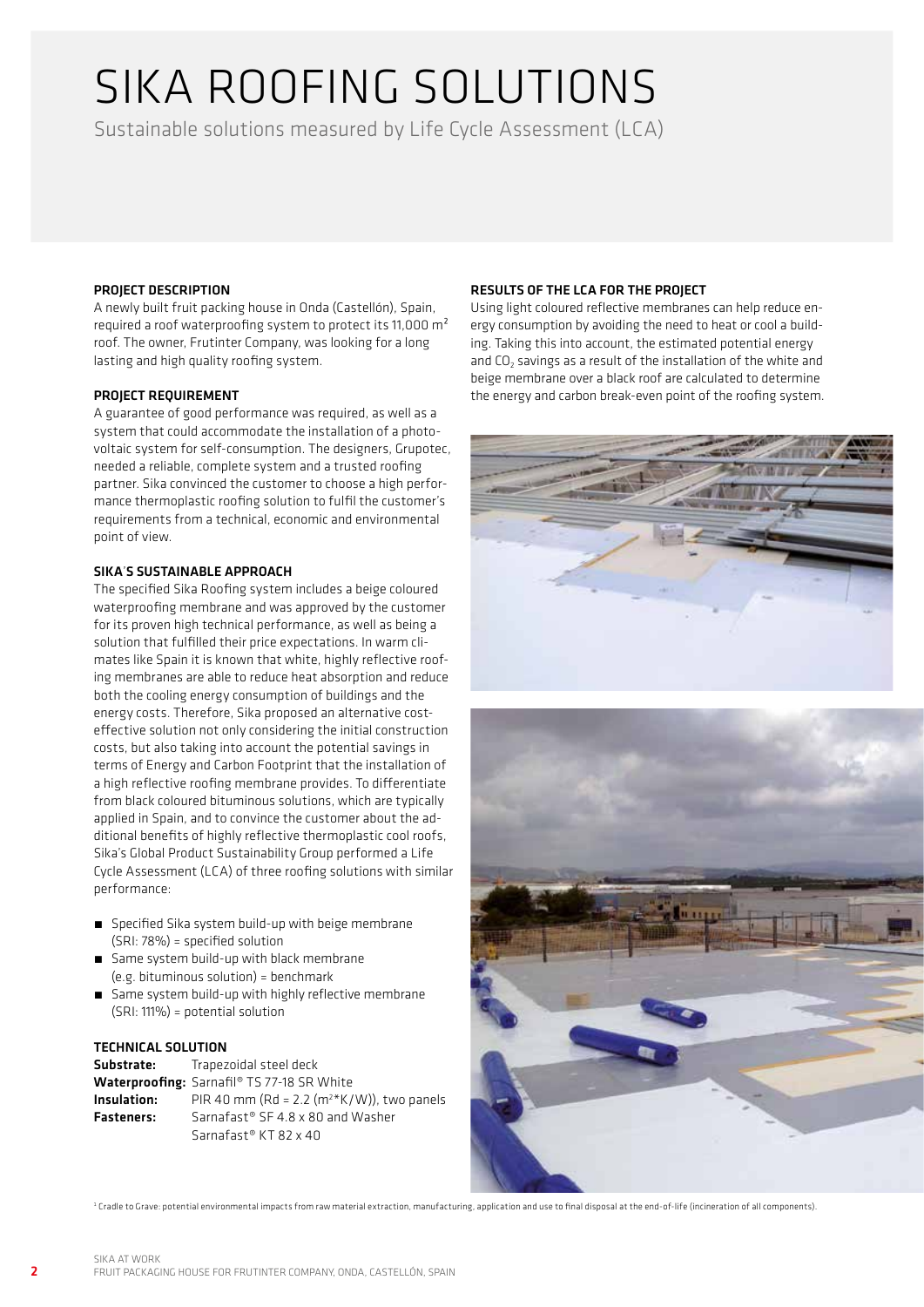Thus, for the total surface area of the project, 11,000 m<sup>2</sup>, the results for a beige Sarnafil® TS 77-18 and white Sarnafil® TS 77-18 SR roofing system demonstrate that both thermoplastic membranes bring significant savings compared to a system with a black roof membrane. The estimated potential savings surpass the energy and carbon impacts related to cradle to grave of the roofing system in less than five years $<sup>1</sup>$ .</sup> In addition, it is estimated that with the white membrane almost 8000 GJ of cooling/heating energy could additionally be saved compared with the beige membrane in a period of 20 years. On average this represents an estimation of potential savings of 110 MWh/year, which could be translated into a potential reduction for cooling and heating costs depending on the local energy costs.

Comparing the results of the Sika membranes in terms of GWP, an additional reduction potential of 595 tonnes  $CO_2$ -eq from the white membrane could be estimated when compared with the beige membrane over a period of 20 years. On average this represents a reduction of 30 tonnes kg  $CO_2$ - eq/ year (based on Spanish electricity grid mix).

#### CONCLUSIONS

Thanks to an LCA it is possible to evaluate the systems' potential environmental impacts over the entire life cycle and thus select a cost-effective solution not only considering the initial construction costs, but also taking into account the potential savings in terms of Energy and Carbon Footprint that the installation of a white membrane provides.

And so the results of the evaluation were decisive for the customer, who chose to install the high solar reflective white membrane over the beige one, based on the reduction of the overall environmental performance, and therefore the reduced costs (economic and environmental) in the long run.

The project allowed Sika to demonstrate its competence and expertise in sustainability, including all relevant quantitative contributions to a sustainable high performance tailor-made roofing solution to fulfill the customer requirements from a technical, economic and environmental point of view.







Break even carbon impacts Frutinter Roof System: Global Warming Potential (GWP) [kg CO $_2$ -eq./11,000m<sup>2</sup>]

Estimated potential carbon savings dur-

Years

Estimated potential carbon savings dur-